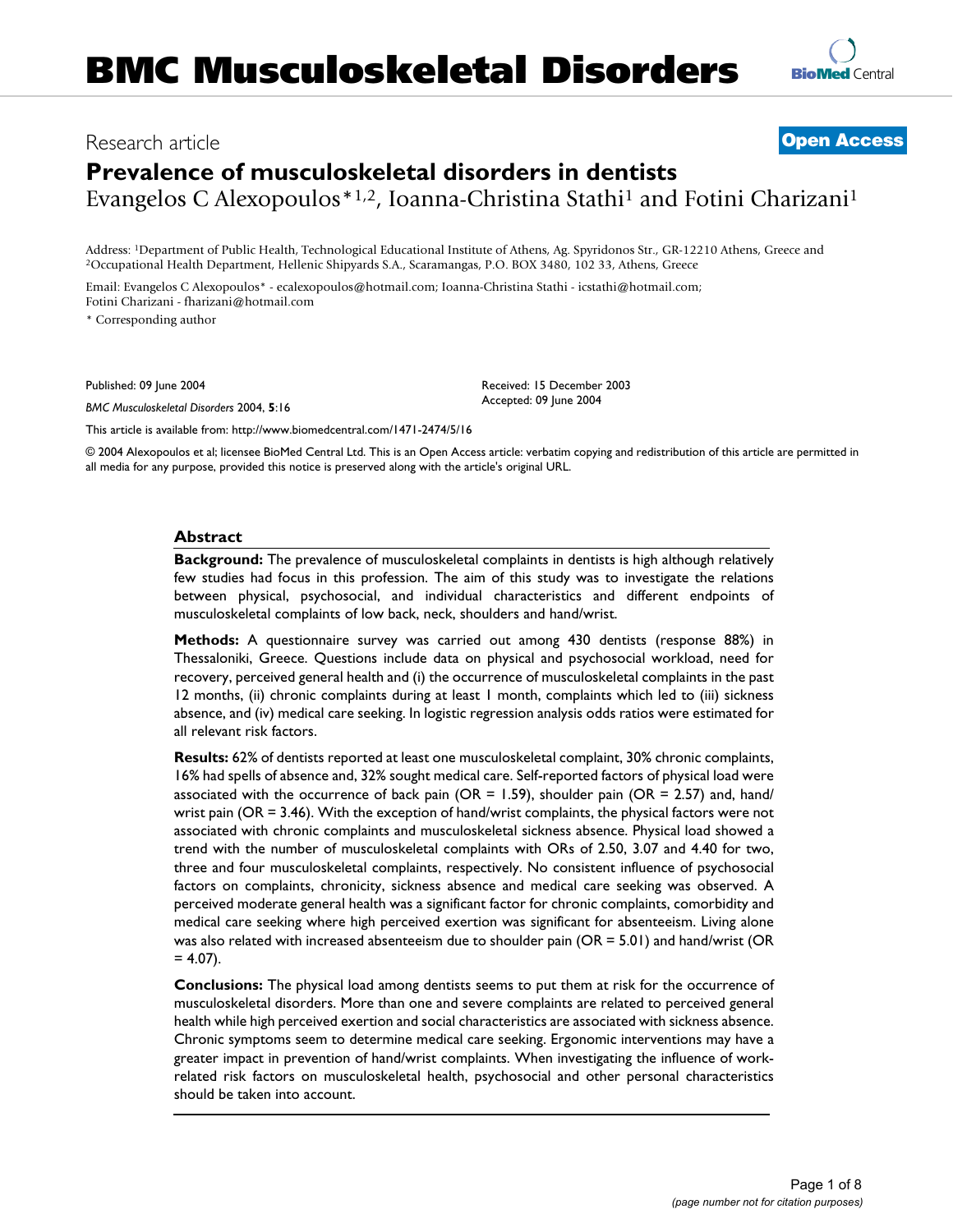### **Background**

Musculoskeletal disorders have become increasingly common worldwide during the past decades. It is a common cause of work-related disability among workers with substantial financial consequences due to workers' compensation and medical expenses [1]. Various work-related factors have been established as predisposing the disorders. In dentists, overstrained and awkward back postures for back pain, repetitiveness for neck and shoulder disorders, and psychosocial stressors for back, neck and shoulder complaints [2]. A slight hand neuropathy has also been reported caused by exposure to high frequency vibration tools [3].

In most studies only a few of these risk factors have been taken into account simultaneously [2,4]. This makes it difficult to appreciate the impact of specific risk factors since most studies did not control appropriately for concurrent risk factors. In Greece, very few studies have been undertaken in occupational groups with respect to the simultaneous occurrence of different musculoskeletal complaints and their interrelationships [5,6].

The first aim of this study was to investigate associations between personal characteristics, physical load, psychosocial factors and general health status with complaints of back, neck, shoulder and hand/wrist. The second aim was to analyse interrelations between these musculoskeletal complaints and its effect on associations between workrelated risk factors and musculoskeletal complaints.

### **Methods**

### *Study population*

Four hundred and ninenty members of Thessaloniki's Dental Association (1063 dentists) were randomly selected, and sent questionnaires. Eighty eight per cent responded. At least 1 year of work experience in the current position was the only criterion for eligibility to the study.

### *Study design and data collection*

A self-administered questionnaire was distributed by the researchers between March 2003 and June 2003. The questionnaire involved information on the respondent's job history, individual characteristics, physical and psychosocial risk factors at work, general health status, and the occurrence of musculoskeletal complaints. Prior to the study the questionnaire was tested for comprehensibility and relevance among six dentists.

Individual characteristics and work history included questions on age, anthropometry, gender, family situation, level of education, duration of employment, and previous jobs. Questions on physical work load concerned repetitive movements, awkward working postures in which the back is bent or twisted, prolonged sitting or standing, and strenuous arm positions like working with hands in excessive tightening or arm abduction and elevated arms, and use of vibrating tools. A four-point scale was used with ratings 'seldom or never', 'now and then', 'often', and 'always' during a regular workday. The answers 'often' and 'always' were classified as high exposure. The study subjects also rated their perceived exertion on a Borg-scale ranging from 6 (very light) till 20 (very heavy), with a score of 16 or higher regarded as high perceived exertion [7].

Psychosocial aspects at work distinguished two principal areas: demands, and control [8]. Job demands were measured by 10 questions of the psychological demands dimension from the Demand/Control model from Karasek. The questions were scored on a four-point scale, yielding a sum score for job demands. High demands were related to items such as working fast and hard, excessive work, insufficient time to complete a duty, or conflicting demands. Lack of control (decision latitude) was measured by 10 questions of the Decision Latitude dimension from the Demand/Control model [8]. Six items referred to skill discretion, and 4 items to decision authority. The questions were related to creativity, skills, task variety, learning new things, and amount of repetitive work. All psychosocial factors were expressed as percentage of the highest possible score, with 0% indicating the best possible situation and 100% the worst possible situation. In the statistical analysis, scores above the median value considered as the presence of psychosocial risk.

The health status of each subject was ascertained with three different outcomes, i.e. perceived general health, need for recovery, and musculoskeletal complaints. Perceived general health status was ascertained by 13 dichotomized questions about subjective health complaints, such as respiratory complaints, stomach complaints, regular headache, and tiredness. A sum score was calculated to represent the worker's actual health situation. This scale had a good internal scale reliability (Cronbach's  $\alpha$  = 0.86) and test-retest reliability (Pearson's  $r = 0.76$ ) [9]. Need for recovery was measured with 11 dichotomized questions to assess short-term health effects that reflect the worker's need for recovery at the end of a regular workday. These questions addressed items such as tiredness after work, fatigue, lack of concentration, putting interest in other people, the ability to recover from work, and the influence on work performance [10]. For both general health endpoints subjects with a score above the median value were considered to have a high need for recovery or a moderate/bad general health.

Musculoskeletal complaints were measured using the standardized Nordic questionnaire [11]. Four endpoints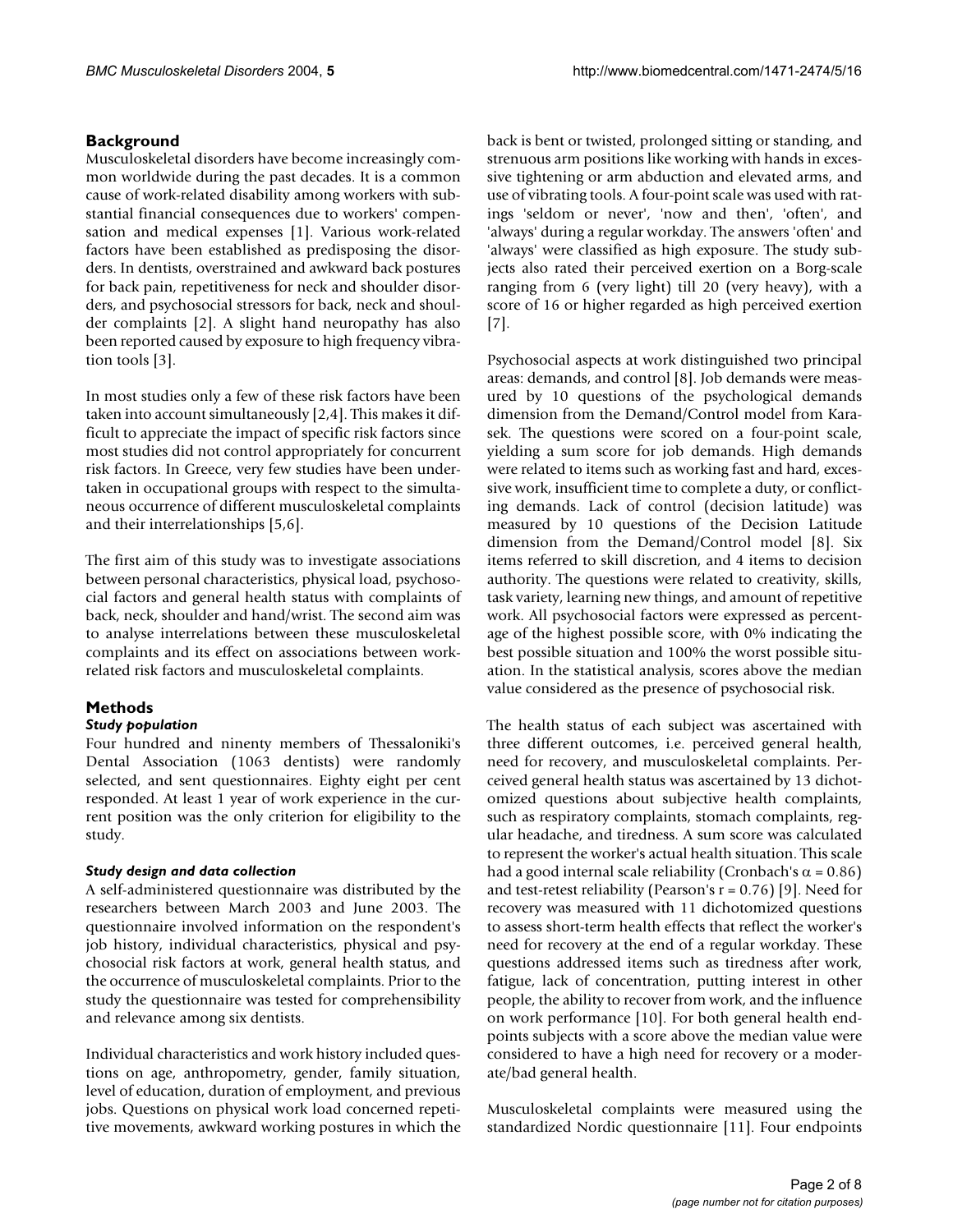|                                             | Men $(n = 231)$ | Women $(n = 199)$ |  |
|---------------------------------------------|-----------------|-------------------|--|
| Age (in years, mean (SD))                   | 46.9(10.1)      | 44.0 (10.3)       |  |
| Height (cm, mean(SD))                       | 178.1(6.4)      | 165.0(5.7)        |  |
| Body mass index (kg/m2, mean (SD))          | 26.7(3.2)       | 24.0(4.3)         |  |
| Educational level (%)                       |                 |                   |  |
| Higher                                      | 41              | 37                |  |
| <b>Basic</b>                                | 59              | 63                |  |
| Duration of employment (in years, mean (SD) | 19.0(10.0)      | 18.0(10.4)        |  |
| Family situation (%)                        |                 |                   |  |
| Alone                                       | 4               | 29                |  |
| Relatives/friends                           | 86              | 71                |  |
| Children/invalid persons (%)                |                 |                   |  |
| No                                          | 74              | 72                |  |
| Yes                                         | 26              | 28                |  |

**Table 1: Personal characteristics and working experience among dentists (n = 430)**

for each body site were defined: (i) musculoskeletal complaint of back, neck, shoulder or hand/wrist was defined as pain in the past 12 months, which had continued for at least a few hours during the past 12 months, (ii) chronic musculoskeletal pain in the past 12 months, referred to a complaint that was present almost every day in the preceding 12 months with a minimal presence for at least 1 month, (iii) musculoskeletal complaint which led to a period of sickness absence in the past 12 months, and (iv) musculoskeletal complaint which led to medical care seeking in the past 12 months.

#### *Statistical analysis*

Logistic regression analysis was performed to evaluate the influence of individual characteristics, physical and psychosocial risk factors at work, and health status on the occurrence of musculoskeletal complaints. Prevalence odds ratios (PORs) with 95% confidence intervals (95% CI) were calculated as measure of association, adjusted for age and gender. For the initial selection of potential risk factors for musculoskeletal complaints univariate logistic regression analysis was used with of significance level of P < 0.10. Subsequently, all independent variables that showed significant associations were included in the multivariate logistic regression model. The important confounders age and gender were always included in each model, regardless of their significance. These analyses were carried out separately for all four musculoskeletal complaints and their four definitions. Data analyses were conducted by means of the SPSS for Windows 10.1.0 statistical package.

#### **Results** *Response*

The response to participate in the study was 88% (430/ 490 respondents). The principal reasons for non-participation were: sickness leave, lack of time, and refusals. Our sample consisted from general dentists (92.1%) and specialists mainly orthodontists (4.4%), oral and maxillofacial surgeons, endodontists, periodontists and, specialists in paediatric dentistry. A significant proportion of general dentists had postgraduate studies (PhD or MSc degree). Dentists included in study population were mainly self employed and residence only to Thessaloniki Municipality, the second largest city in Greece.

#### *Baseline characteristics*

Table 1 shows the basic characteristics of the study population. The subjects consisted predominantly of men (53.7%), with age ranging from 24 to 70 years. The dentists had worked in average 18.5 years. Younger and dentists living alone had a lower BMI ( $P < 0.001$ ). 37% of dentists mostly women worked 30 or fewer hours per week while 25% worked more than 40 hours. Working long hours was related to higher educational status and male gender.

#### *Physical load, psychosocial load and perceived health*

The presence of self-reported risk factors for musculoskeletal complaints is reported in table [2.](#page-3-0) Strenuous shoulder/ hand movements were reported by 15%, while repetitive movements of upper limb reported from 66% of the dentists. Awkward back posture, primarily flexion of the back, was reported by 52%. Frequent use of vibrating tools was often or always part of the job for 77% of the dentists. 57% reported prolonged sitting and/or standing. Most significant and consistent correlation coefficients were found between repetitive movements of shoulder/hand, excessive tightening of low back, and use of vibrating tools (Spearman rank correlation coefficients  $\theta = 0.28 - 0.30$ ). High job demands seemed more important psychosocial risk factor than low job control. The self-reported risk fac-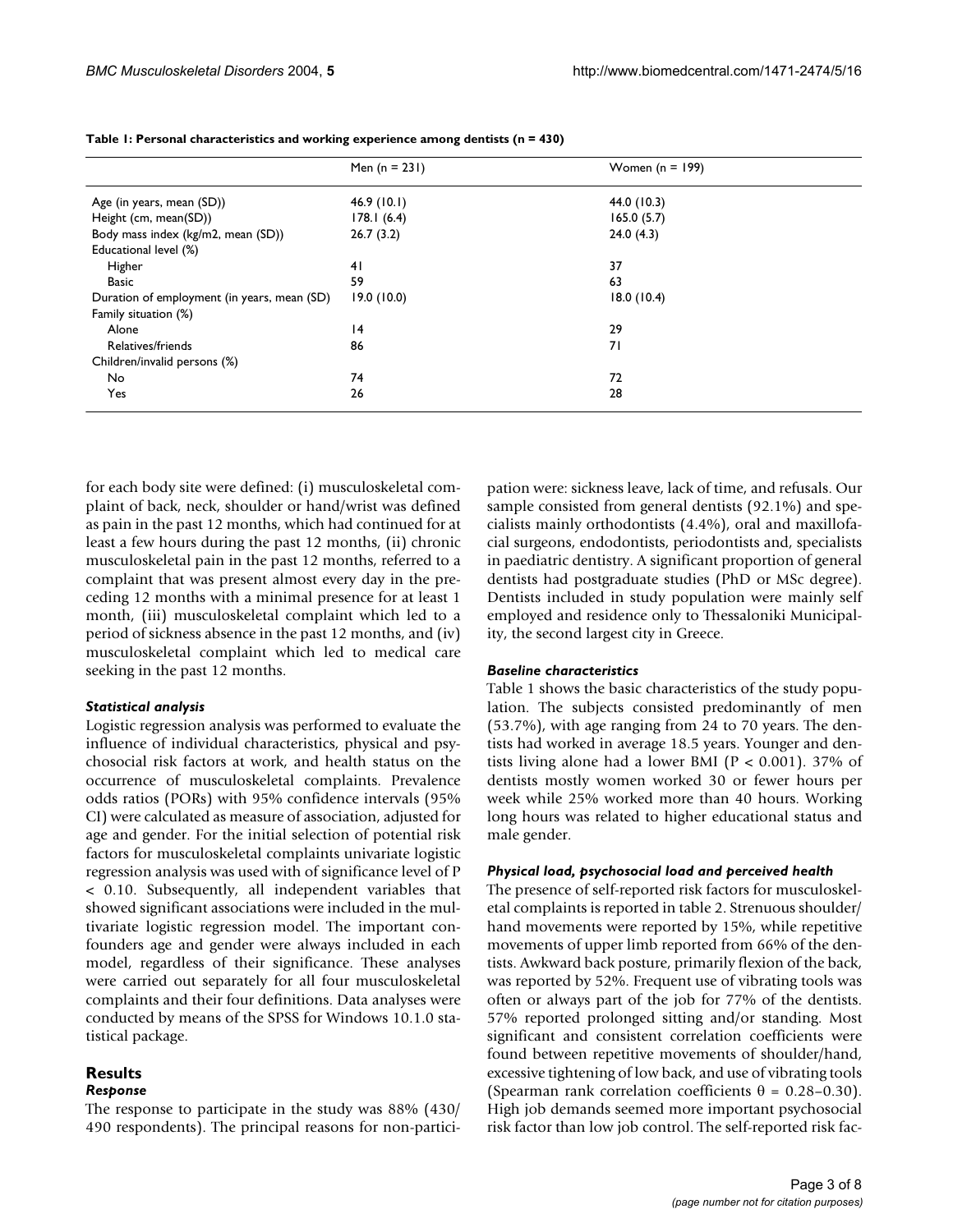|                                    |     |      |       | Score     |
|------------------------------------|-----|------|-------|-----------|
|                                    | n   | %    | Mean  | <b>SD</b> |
| Physical load:                     |     |      |       |           |
| Repetitive shoulder/hand movements | 284 | 66.0 |       |           |
| Strenuous (awkward) posture        | 225 | 52.3 |       |           |
| Strenuous shoulder/hand movements  | 66  | 15.3 |       |           |
| High exposure to vibrating tools   | 329 | 76.5 |       |           |
| Psychosocial load:                 |     |      |       |           |
| lob control                        |     |      | 28.58 | 19.83     |
| Work demands                       |     |      | 37.38 | 25.79     |
| General health:                    |     |      |       |           |
| Need for recovery                  |     |      | 40.28 | 29.07     |
| Perceived general health           |     |      | 31.22 | 22.76     |

<span id="page-3-0"></span>**Table 2: Presence of self-reported risk factors for musculoskeletal disorders**

tors were partly determined by personal characteristics. Dentists with basic education experienced a significantly higher job control and less demands compared with dentists with a higher educational level. Perhaps this reflect more demanding cases through referrals and higher expectations from clients. Higher job demands were also strongly related with higher perceived exertion, male gender and working long hours. Low job control showed a significant inverted trend for age and duration of employment.

The self-reported general health showed a moderate need for recovery (mean score of 40.3) and a moderate to good perceived general health status (mean score 31.2). Perceived general health and need for recovery were strongly associated with gender and body mass index. Having kids or invalid persons at home, high job demands and working long hours were associated with a higher need for recovery. Women and dentists with a lower BMI had a significantly higher need for recovery and lower perceived general health.

#### *Occurrence of musculoskeletal complaints*

Table 3 presents the 12-month prevalences of complaints of back, neck, shoulder and hand/wrist, stratified by the four definitions of complaints. Low-back pain was the most prevalent musculoskeletal complaint, reported by 46% of the subjects. Occupational as the only origin of disorders reported by 57% and 70% for low back and all the other disorders, respectively. Chronic low-back pain was experienced by 50 dentists, which implies that more than 25% of all subjects with back pain reported to suffer from chronic (severe) back pain. Prevalence of hand/wrist complaints followed low back disorders and resulted in a significant higher chronicity than any other complaint. Neck and shoulder complaints were less prevalent than back pain. 30% of dentists reported at least one complaint that lasted more than a month. Hand/wrist, neck and shoulder pain resulted significantly less in a spell of sickness absence than back pain. 15.8% had at least one spell of sickness absence, 11.2% had spells of sickness absence for complaint in one body site, 3.5% for two body sites and 1.2% for three body sites.

Specialists differed from general dentists in physical and psychosocial risk factors, in subjective health complaints and, in prevalence of complaints. The small numbers of specialists in each group did not allow drawing conclusions, except of orthodontists' group. Compared to general dentists, orthodontists worked fewer hours per week (p < 0.05), reported lower perceived exertion and lower need for recovery (p < 0.05). The 12-month prevalence of complaints of shoulder and hand/wrist differed significantly between orthodontists and general dentists. Hand/

**Table 3: Prevalence of musculoskeletal complaints and its consequences in the past 12 months among dentists (n = 430)**

|                                  | Neck |    |    | <b>Shoulders</b> |     | Low back |       | Hand/wrist |
|----------------------------------|------|----|----|------------------|-----|----------|-------|------------|
|                                  | n    | %  | n  | ℅                | n   | ℅        | n     | %          |
| Occurrence in the past 12 months | 112  | 26 | 85 | 20               | 198 | 46       | l I 3 | 26         |
| Chronic complaints (>1 month)    | 44   | 10 | 29 |                  | 50  | 12       | 54    | 13         |
| Complaints with sickness absence | 16   | 4  | 13 |                  | 42  | 10       | 18    |            |
| Medical care seeking             | 45   | 10 | 34 | 8                | 82  | 19       | 54    |            |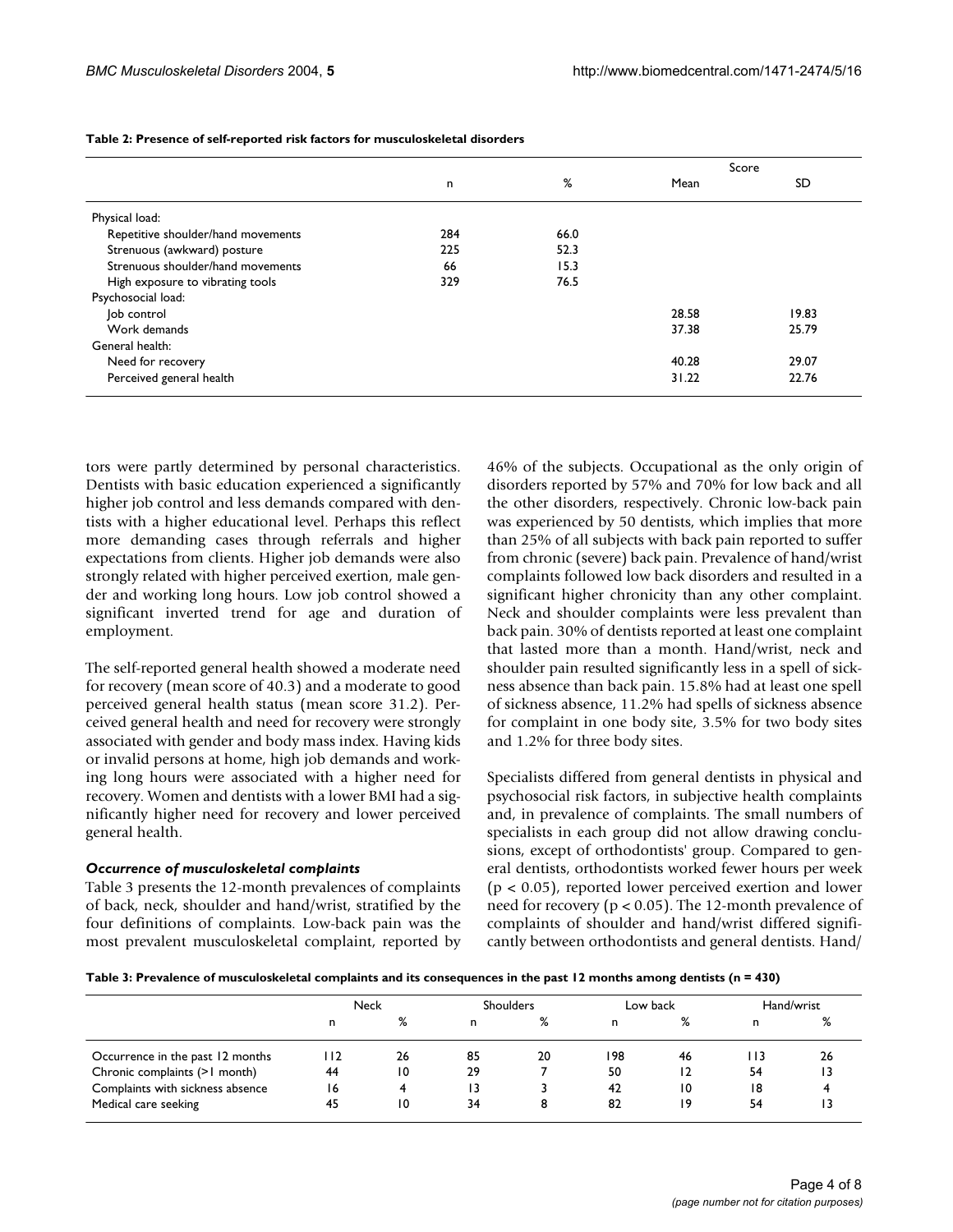| Self reported risk factors         | Low back pain OR (95% CI)      | Shoulder pain OR (95% CI) |  |
|------------------------------------|--------------------------------|---------------------------|--|
| Strenuous shoulder/hand movements  | $1.18$ (0.69 to 2.01)          | $1.41$ (0.75 to 2.66)     |  |
| Often use of vibrating tools       | 1.51 (0.89 to 2.57)            | 2.89 (1.20 to 6.95) $*$   |  |
| Strenuous back postures            | 1.78 (1.19 to 2.66) $*$        | 1.52 (0.91 to 2.53)       |  |
| Repetitive shoulder/hand movements | 1.67 (1.07 to 2.61) $*$        | 1.27 (0.73 to 2.22)       |  |
| High perceived exertion            | 1.85 (1.25 to 2.72) $*$        | 2.46 (1.48 to 4.09) $*$   |  |
| High job demand                    | 1.48 (1.01 to 2.17) $*$        | 1.87 (1.15 to 3.04) $*$   |  |
| Low job control                    | 1.41 $(0.78 \text{ to } 1.67)$ | 1.25 (0.78 to 2.01)       |  |
| High need for recovery             | 2.00 (1.35 to 2.96) $*$        | 1.97 (1.19 to 3.24) $*$   |  |
| Moderate perceived general health  | 3.19 (2.13 to 4.77) $*$        | 2.23 (1.37 to 3.26) $*$   |  |

**Table 4: Univariate associations between low back and shoulder pain in past 12 months and self reported risk factors**

 $*x^2$  test, p < 0.05 OR = odds ratio; 95% CI = 95% confidence interval.

wrist complaints were more prevalent in orthodontists (42.1% vs. 25.5% in general dentists), where shoulder complaints reported significantly more often by general dentists (0% vs. 21.2%, respectively). Hand/wrist complaints account of more than 50% of total absences of orthodontists.

Musculoskeletal comorbidity was high. In the total population, 62% of all subjects reported at least one musculoskeletal complaint, 35% reported at least two musculoskeletal complaints, 15% reported at least three musculoskeletal complaints and 6% reported spells of all four complaints in the past 12 months. Subjects with back pain more often reported neck pain (41%) and hand/ wrist pain (38%) than those without back pain (13% and 16%, respectively). Neck and hand/wrist pain was strongly associated since 50% of subjects with neck pain also experienced hand/wrist pain in the past 12 months. From those reported at least two musculoskeletal complaints, 26% suffered severe (chronic) complaints. With regard to musculoskeletal sickness absence when more than one symptoms were present, the probability of a period of sickness absence was significantly increased with odds ratios of 5.60 (95% CI 2.15–14.57), and 4.20 (95% CI 1.15–15.37) when back or hand/wrist complaints included, respectively. Chronic back pain and sickness absence were also significantly associated with odds ratios of 2.88 (95% CI 1.39–5.96).

One hundred thirty six dentists sought for medical care. By far they preferred to sought care from orthopedists (60% in cases of back and shoulder complaints and 50% for neck and hand/wrist complaints) followed by physical therapists. On the other hand, they visited less than two times for any problem an orthopedist while they visited more than six times a physical therapist (10 times for shoulder complaints). In total they paid more than 800 visits mainly in physical therapists (503) and orthopedists (272). 54 dentists paid visits for complaints in more than

one body site. GPs, neurologists, rheumatologists and others specialists have also been visited.

#### *Associations between risk factors and musculoskeletal complaints*

In tables 4 and [5](#page-5-0) the univariate analyses for musculoskeletal disorders in the past 12 months adjusted for age are summarized. All risk factors were dichotomized before being entered into the logistic models. At least one physical risk factor was significantly related to the occurrence of low back, neck pain, shoulder, and hand/wrist. On the contrary, chronic complaints did not show any correlation with physical factors except hand/wrist complaints. Psychosocial aspects were less often associated with the occurrence of musculoskeletal complaints in the past 12 months than physical load. However lower job control was a significant factor of comorbidity of complaints. High need for recovery at the end of the workday and especially a perceived moderate/bad general health were significantly associated with most musculoskeletal complaints and sickness absence.

The results of the multivariate analyses on risk factors for the occurrence of back, shoulder and neck complaints are shown in tables 6 and [7](#page-5-1). Perceived moderate/bad general health was the strongest risk factor with odds ratios varying from 2.69 to 3.35. For each musculoskeletal complaint at least one physical risk factor was important. None of the psychosocial factors remained significant after adjustment for other significant factors. Age and gender were significant only for neck pain. Educational level and working without breaks were significant factors for shoulder pain. Family situation (living alone) was significant for neck and shoulder pain. Height remained significant for hand/wrist complaints after adjustment for other significant factors.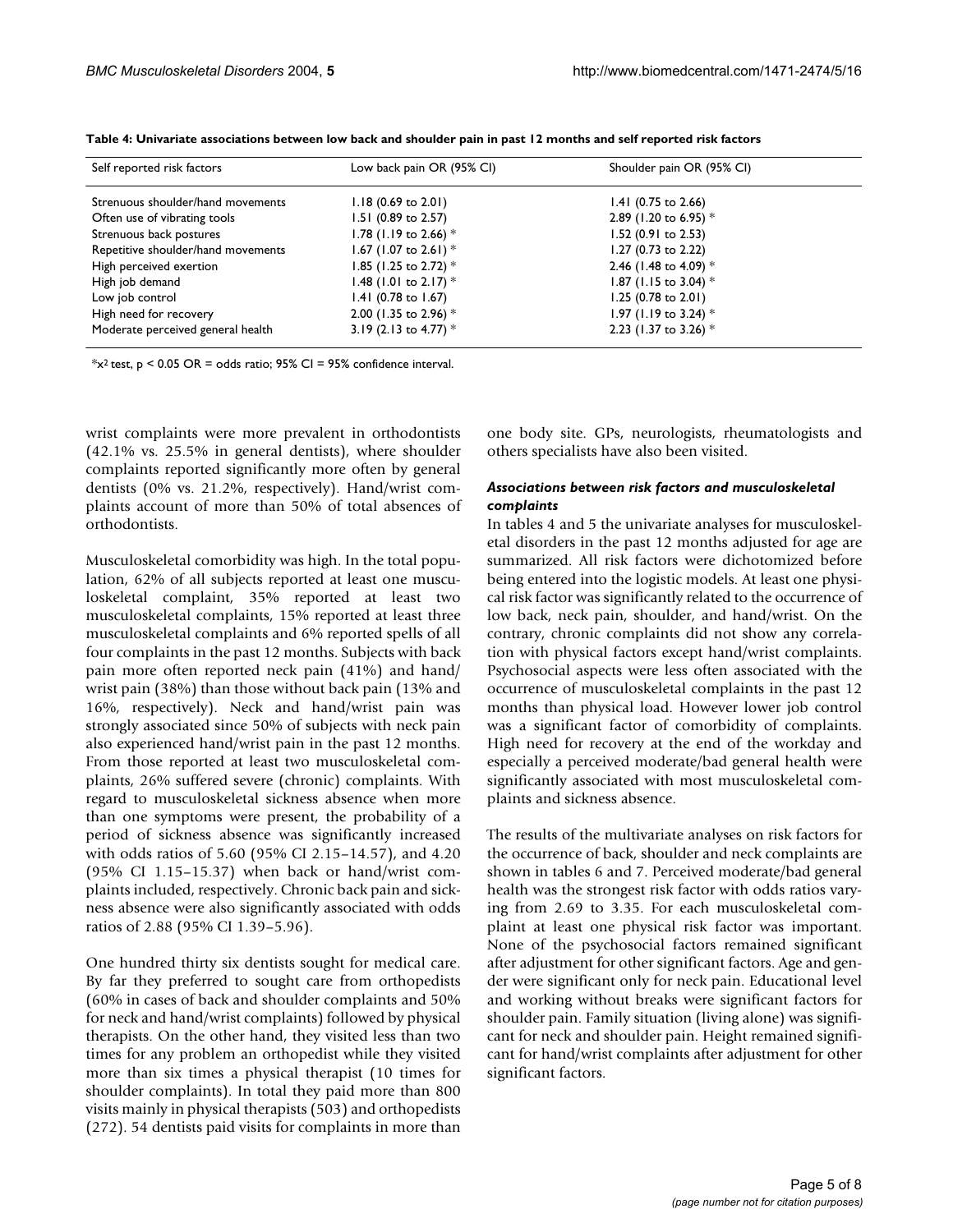| Self reported risk factors         | Neck pain OR (95% CI)   | Hand/wrist OR (95% CI)        |  |
|------------------------------------|-------------------------|-------------------------------|--|
|                                    |                         |                               |  |
| Strenuous shoulder movements       | 1.74 (0.99 to 3.06)     | 3.90 (2.24 to 6.79) $*$       |  |
| Often use of vibrating tools       | 1.72 (0.90 to 3.30)     | 2.24 (1.13 to 4.44) $*$       |  |
| Strenuous back postures            | 1.41 (0.90 to 2.22)     | 1.89 (1.19 to 3.01) $*$       |  |
| Repetitive shoulder/hand movements | 1.75 (1.03 to 2.97) $*$ | 2.31 (1.33 to 4.01) $*$       |  |
| High perceived exertion            | 2.45 (1.55 to 3.86) $*$ | 2.09 (1.33 to 3.27) $*$       |  |
| High job demand                    | 1.36 (0.88 to 2.10)     | $1.18(0.76 \text{ to } 1.81)$ |  |
| Low job control                    | 1.82 (1.17 to 2.82) $*$ | 1.45 (0.94 to 2.24)           |  |
| High need for recovery             | 1.95 (1.24 to 3.07) $*$ | 1.85 (1.18 to 2.90) $*$       |  |
| Moderate perceived general health  | 3.10 (1.98 to 4.85) $*$ | 3.35 (2.14 to 5.24) $*$       |  |
|                                    |                         |                               |  |

<span id="page-5-0"></span>**Table 5: Univariate associations between neck and hand/wrist pain in past 12 months and self reported risk factors**

 $*x^2$  test,  $p < 0.05$  OR = odds ratio; 95% CI = 95% confidence interval.

**Table 6: Self-reported risk factors and prevalence of musculoskeletal complaints in the past 12 months among dentists (n = 430) (multivariate analysis)**

| Self reported risk factors         | Low back pain OR (95% CI) | Shoulder pain OR (95% CI) |  |
|------------------------------------|---------------------------|---------------------------|--|
| Age                                |                           |                           |  |
| $<$ 40                             | 1.00                      | 1.00                      |  |
| $40 - 50$                          | 0.72 (0.42 to 1.22)       | 1.31 (0.62 to 2.79)       |  |
| 50 >                               | 1.01 (0.57 to 1.78)       | 1.84 (0.92 to 3.67)       |  |
| Higher educational level           | NS.                       | 0.50 (0.28 to 0.90) $*$   |  |
| Living alone                       | NS.                       | 2.65 (1.39 to 5.03) $*$   |  |
| Working long hours                 | NS.                       | 3.68 (1.22 to 11.09) $*$  |  |
| <b>Exposure to Vibrating tools</b> | NS.                       | 2.57 (1.01 to 6.51) $*$   |  |
| Strenuous postures                 | 1.59 (1.01 to 2.52) $*$   | <b>NS</b>                 |  |
| Moderate perceived general health  | 3.35 (2.10 to 5.34) $*$   | 2.69 (1.50 to 4.81) $*$   |  |

 $*_{x^2}$  test, p < 0.05 OR = prevalence ratio; 95% CI = 95% confidence interval.

<span id="page-5-1"></span>**Table 7: Self-reported risk factors and prevalence of musculoskeletal complaints in the past 12 months among dentists (n = 430) (multivariate analysis)**

| Self reported risk factors        | Neck pain OR (95% CI)   | Hand/wrist OR (95% CI)         |
|-----------------------------------|-------------------------|--------------------------------|
| Age                               |                         |                                |
| <40                               | 1.00                    | 1.00                           |
| $40 - 50$                         | $1.55$ (0.78 to 3.05)   | 1.38 $(0.72 \text{ to } 2.65)$ |
| 50 >                              | 2.12 (1.14 to 3.95) $*$ | 0.96 (0.53 to 1.75)            |
| Sex                               |                         |                                |
| men                               | 1.00                    | <b>NS</b>                      |
| Women                             | 2.41 (1.41 to 4.13) $*$ |                                |
| Height                            |                         |                                |
| $<$ 168 cm                        | <b>NS</b>               | 00.1                           |
| $168 - 177$                       |                         | 0.87 (0.48 to 1.60)            |
| >177                              |                         | 0.47 (0.24 to 0.90) $*$        |
| Living alone                      | 1.87 (1.01 to 3.47) $*$ | <b>NS</b>                      |
| High perceived exertion           | 1.92 (1.12 to 3.30) $*$ | <b>NS</b>                      |
| Strenuous shoulder movements      | NS.                     | 3.46 (1.85 to 6.45) $*$        |
| Moderate perceived general health | 2.95 (1.72 to 5.05) $*$ | 2.72 (1.62 to 4.55) *          |

 $*x^2$  test, p < 0.05 OR = prevalence ratio; 95% CI = 95% confidence interval.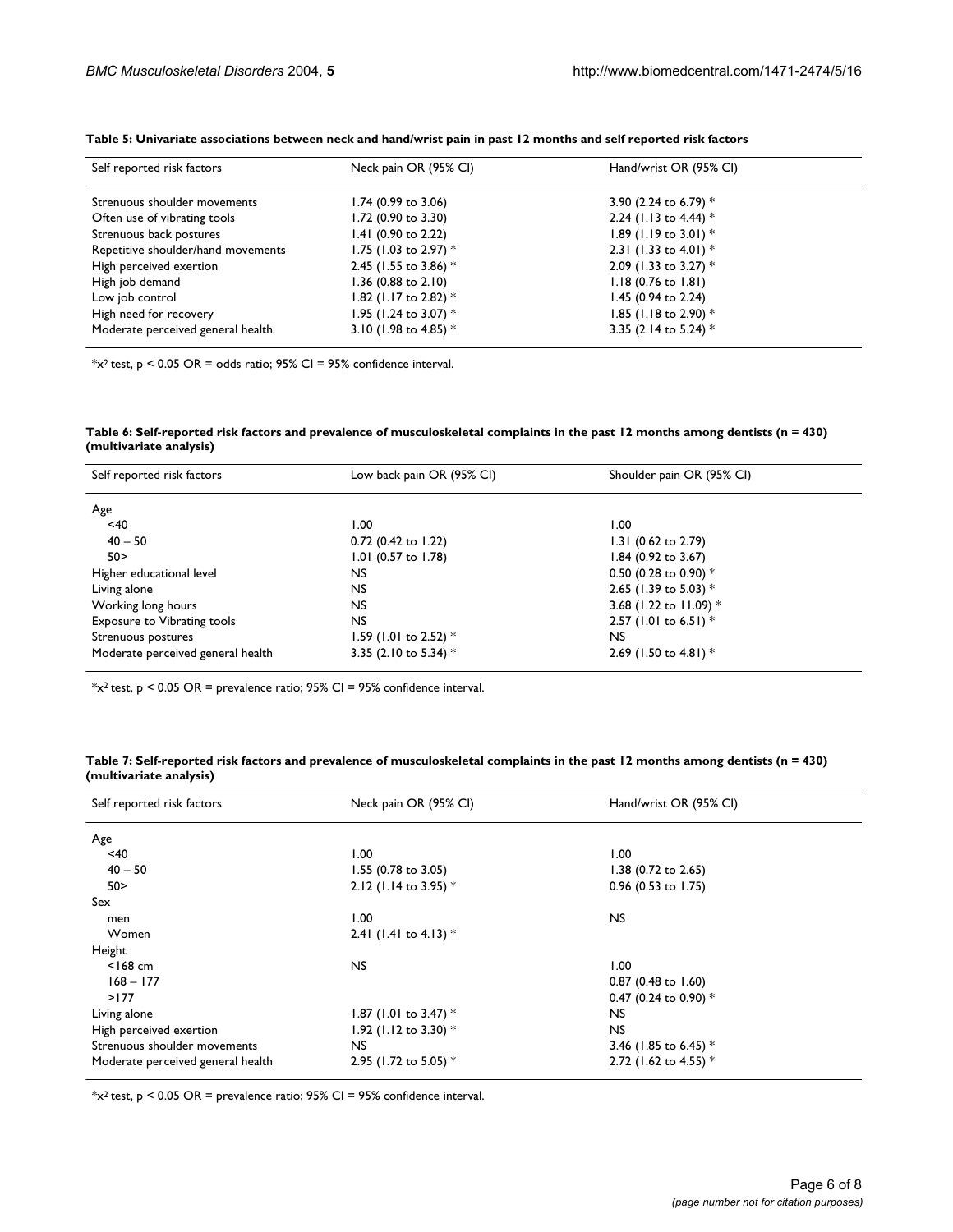The multivariate analysis on risk factors for chronic complaints and sickness absence showed different results from the analysis on musculoskeletal complaints in the past 12 months. For chronic complaints and absenteeism selfreported aspects of physical load were not found to be of any significance except for hand/wrist complaints (where strenuous shoulder/hand movements had significant OR between 3.27 for chronicity and 5.05 for absenteeism). Perceived moderate/bad health was the single most consistent and important risk factor for chronic back pain  $(OR = 2.48; 95\% \text{ CI } 1.26 - 4.87)$ , chronic neck pain  $(OR = 1.26)$ 3.93; 95% CI 1.96–7.88) and chronic hand/wrist pain (OR = 2.26; 95% CI 1.15–4.43). Living alone was also an important factor for chronic neck pain (OR = 4.86; 95% CI 2.35–10.03). For all complaints chronicity increased with age with significant odds ratios for those of 50 years or older varying from 2.15 to 2.69. Female gender was significantly related to chronic back pain (OR = 2.42; 95% CI 1.22–4.82) and chronic shoulder pain (OR = 4.51; 95% CI 1.72–11.85).

Comorbidity was elevated among those reported higher physical load, lower job control and working long hours. A bad/moderate perceived health, ageing and female gender was related with an increase not only in comorbidity but also in comorbidity of severe (chronic) complaints.

Age was not related in a constant way to absenteeism and female gender was related to absenteeism only due to low back pain (OR = 2.29; 95 CI% 1.08–4.83). High perceived exertion did remain a significant factor in multivariate analysis for absenteeism due to low back pain (OR = 2.18; 95% CI 1.02–4.67), neck pain (OR = 4.00; 95% CI 1.09– 14.64) and hand/wrist pain (OR = 4.37; 95% CI 1.18– 16.26). Family situation (living alone) was the single most important risk factor for sickness absence due to shoulder pain (OR = 5.01; 95 CI% 1.34–18.77) and hand/ wrist pain (OR = 4.07; 95 CI% 1.23–13.48). The hand/ wrist related absenteeism increased also when kids younger than 13 years or invalid persons were present in home.

Aging had a constant but mild influence in medical care seeking although had reached an OR of 4.5 in the oldest group of dentists. Especially for hand/wrist complaints, duration of employment had an additional effect. Comorbidity of severe (chronic) complaints was also a very important factor for medical care seeking with ORs between 2.27 and 4.20. Perceived exertion and high job demands were important factors for medical care seeking due to low back complaints.

#### **Discussion**

In this cross-sectional study, we found high prevalences for back pain, neck, shoulder and hand/wrist complaints. Musculoskeletal comorbidity was high and a significant proportion of the subjects reported chronic complaints, medical care seeking and absenteeism. Self-reported physical risk factors were important for the occurrence of musculoskeletal complaints whereas age, gender and perceived moderate/bad general health were strongly associated with chronicity of complaints and medical care seeking. Musculoskeletal sickness absence was related to perceived exertion and family situation.

In this survey self-administered questionnaires were used to collect information about physical and psychosocial load and perceived health. The consistent inverted trend between age and all measures of physical load most likely reflects copying strategies, though experience and that is reflected in the lower need for recovery.

Occupational back pain among dentists had been reported between 37% and more than 55% [2,12-14]. For other body sites, data on prevalence of musculoskeletal complaints are sparse. Milerad and Ekewan found slightly higher prevalences than in our study, with 44% for neck and 51% for shoulder complaints [15]. However, in other reports similar to ours prevelances for neck and shoulder pain have been presented [16,17]. The sickness absence in our study is difficult to compare with absenteeism in similar studies because sparse and different absence rates have been reported. However, all studies confirm that sickness absence is much more frequent for back pain than for any other body site. Furthermore, our study showed higher prevalence of hand/wrist complaints in orthododists while differences in prevalence of complaints between general dentists and specialists have been reported for many body sites [18].

Like most studies significant relations were found between self-reported physical risk factors and the occurrence of musculoskeletal disorders in various body sites. Since our study did control appropriately for concurrent risk factors, it was possible to disentangle the most important risk factors among the strongly interrelated factors of physical load, psychosocial load, and general health. The results demonstrate the importance to separate risk factors for the occurrence of musculoskeletal complaints from factors that determine their aggravation and consequences for disability. The occurrence of musculoskeletal complaints among dentists was associated with work-related physical load, which seems to be especially important for hand/wrist complaints. Work-related psychosocial factors played an inconsistent role in the development of chronicity of complaints. The strongest impacts in all outcomes under study i.e. occurrence, chronicity,